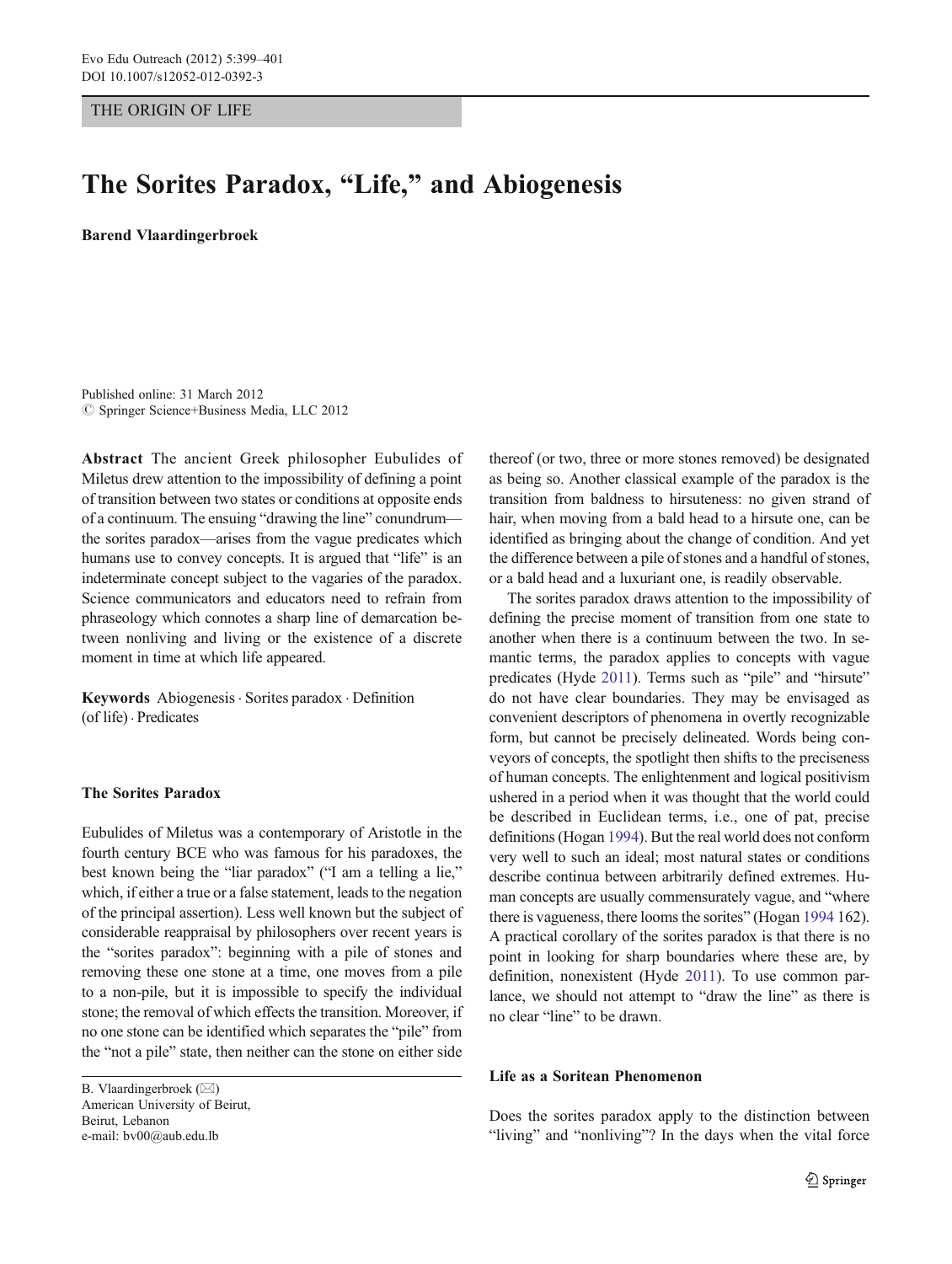concept ruled, the answer to that question was firmly in the negative, as the distinction resulted from the presence or absence of a discrete entity, albeit a nebulous one. The difference between the two conditions was seen as a qualitative rather than a quantitative one. With the abandonment of vitalism, "life" came to be described more in process terms, i.e., what life does rather than what life is. The problem with this approach is that there does not appear to be any characteristic intrinsic and unique to life (Schulze-Makuch and Irwin [2008\)](#page-2-0). A growing seed crystal in a school lab exhibits some of the characteristics of life: it grows, and moreover does so by absorbing and assimilating substances from its environment in such a way that there is a decrease in entropy—a sophisticated aspect of life. There are also the viruses to challenge any succinct definition of life in that they so clearly invoke a gray zone between the two states, exhibiting as they do so few "process" aspects of life. Even adding the capacity for evolution to the list of life attributes does not necessarily solve the problem as in a very simple state there may be reproduction without replication, thereby nullifying any Darwinian mechanism (Cleland and Chyba [2002](#page-2-0) but cf. Bobrik et al. [2008](#page-2-0) who make a theoretical case for Darwinian evolution at the molecular level).

Intelligent design theory may be regarded as a resurgence of the vitalist mindset in that it too posits a sharp line of demarcation between living and nonliving via its "irreducible complexity" clause. But life is a vague predicate and so no line of demarcation can be said to exist. Between a crystal and a eucaryotic cell, there exists a plethora of levels of organization; how we define life is likely to remain "no more than a matter of linguistic choice" (Cleland and Chyba [2002,](#page-2-0) 391). Life would appear to be a perfect candidate for the sorites paradox.

While hair-splitting over the definition of life is not particularly consequential when dealing with living entities that we know well in the world around us, developments in abiogenesis research brought a fresh impetus to bear on the issue as "the need became apparent for a definition that distinguishes between living and nonliving states, since that boundary (at least in concept) had to be crossed at some point in the past" (Schulze-Makuch and Irwin [2008](#page-2-0), 12). In the heady early days of nineteenth century abiogenesis, the line was thought to have been crossed almost instantaneously when a given level of biochemical complexity was attained through simple organic substances organizing themselves into a cellular structure (bearing in mind that cell ultrastructure had hardly been elucidated at that time). Thus, when Haeckel "saw" the "organism" Bathybius haeckelii, there was no great surprise involved, as he had hypothesized that new life forms were constantly being spontaneously generated in seabed oozes; enigmatically, he saw no fundamental difference between living and nonliving anyway (Rehbock [1975;](#page-2-0) note also the hint of ongoing

abiogenesis in Wächterschäuser [1988](#page-2-0)). We have come a long way since then. Drawing on the ideas of Oparin, Miller [\(1953](#page-2-0)) put abiogenesis on an experimental footing with his seminal laboratory work in which five amino acids were produced from a mixture of primordial gases, a line of inquiry which soon led to more refined experimental designs and commensurately more complex organic compounds. Theoreticians have increasingly tended to focus more on the evolution of biochemical processes than on the genesis of biochemical molecules (e.g., Fox [1981](#page-2-0); Fleischaker [1990;](#page-2-0) Wächterschäuser [1988](#page-2-0)). Abiogenesis models now focus on a protracted, incremental transition from simple chemical systems with low levels of organization to cellular structures via systems of gradually increasing complexity and autonomy (see e.g., Ruiz-Mirazo et al. [2004;](#page-2-0) Schulze-Makuch and Irwin [2008](#page-2-0)). Terms such as "prebiotic," "protocells" and "precursor organisms" (Wächterschäuser [1988](#page-2-0)) abound in the abiogenesis literature, mostly in connection with organic entities and processes which already exhibit some characteristics of life. To quote Schulze-Makuch and Irwin ([2008](#page-2-0) 15), "There was probably no sharp line but rather a gradual transition between a living and a non-living state of matter at the origin of life."

#### Implications for Science Communicators and Educators

Evolutionary biology is no stranger to soritean reasoning. In the evolutionary context, any taxonomic predicate is necessarily vague. To use the hackneyed ape-to-human transition as an example, the definition of both "ape" and "human" are arbitrary ones with ill-defined boundaries. The demarcation may, however, appear to be a clear one to an observer ignoring the temporal sequence between the two, which exists only in the remote past and is accordingly not visible, at least not to the untrained eye. The tendency of paleontologist to assign species names to every fossil find actually reinforces the illusion of clear boundaries as the posited sequence then implies "quantum leaps" from one discrete entity to another. Paleontologist, themselves recognize perfectly well that their "species" do not necessarily correspond to the standard classroom definition of a species, but most lay people —and perhaps some teachers—do not appear to be aware of the distinction.

The main focus of this article is, however, the application of the sorites paradox to life itself. For many people, the origin of life remains a major stumbling block to the acceptance of the evolutionary paradigm (Rice et al. [2010](#page-2-0)). Biological and chemical evolution are conflated in the public mindset, a situation at least in part attributable to the failure of much science education to come to grips with the distinction between the two (Vlaardingerbroek [2010\)](#page-2-0). As long as life remains viewed as a discrete state, intuitive logic will continue